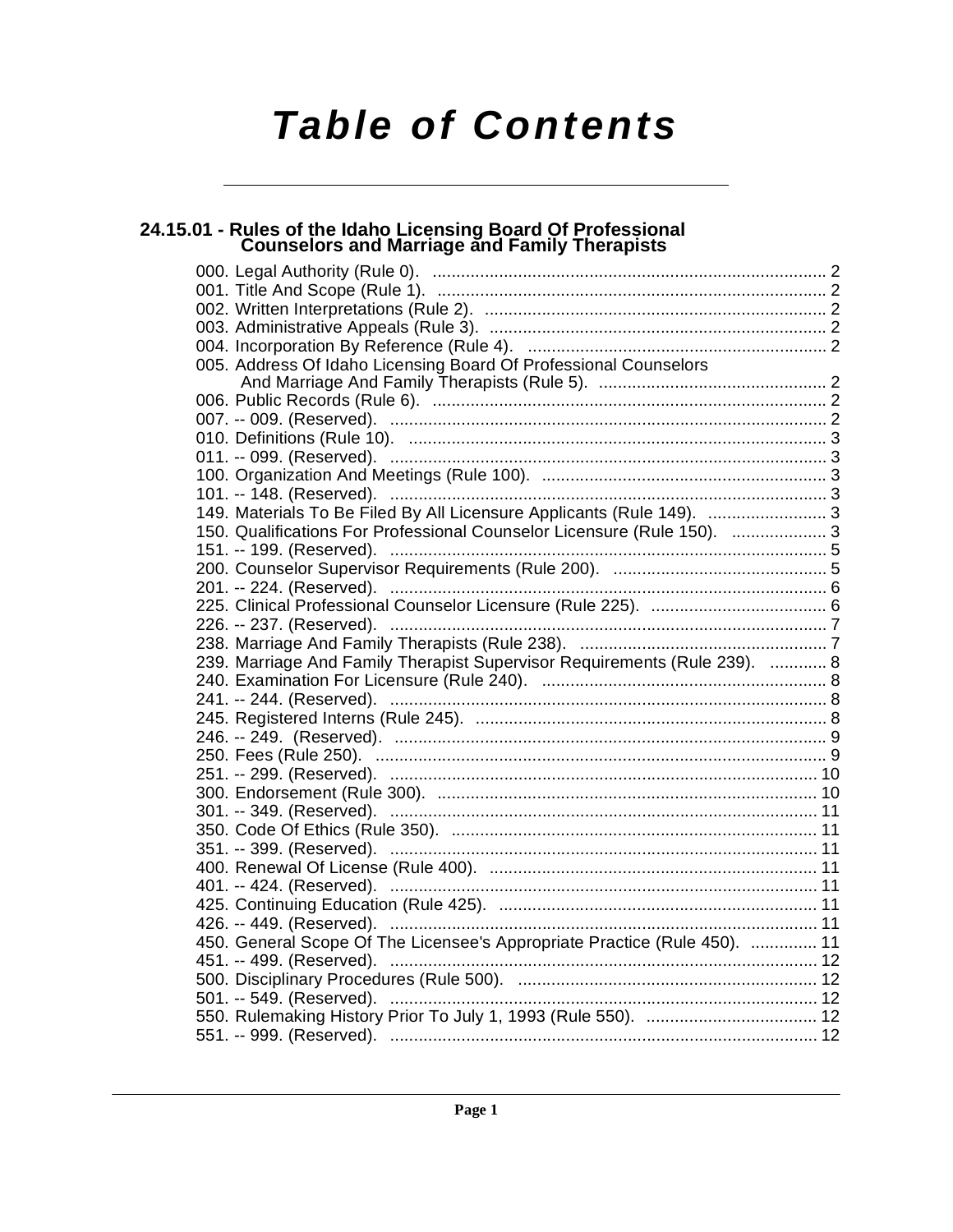#### **IDAPA 24 TITLE 15 CHAPTER 01**

# **24.15.01 - RULES OF THE IDAHO LICENSING BOARD OF PROFESSIONAL COUNSELORS AND MARRIAGE AND FAMILY THERAPISTS**

#### <span id="page-1-1"></span><span id="page-1-0"></span>**000. LEGAL AUTHORITY (RULE 0).**

These rules are hereby prescribed and established pursuant to the authority vested in the Idaho Licensing Board of Professional Counselors and Marriage and Family Therapists by the provisions of Section 54-3404, Idaho Code. (3-13-02)

#### <span id="page-1-2"></span>**001. TITLE AND SCOPE (RULE 1).**

These rules shall be cited as IDAPA 24.15.01, "Rules of the Idaho Licensing Board of Professional Counselors and Marriage and Family Therapists". (3-13-02)

#### <span id="page-1-3"></span>**002. WRITTEN INTERPRETATIONS (RULE 2).**

The board may have written statements that pertain to the interpretation of the rules of this chapter. Such interpretations, if any, are available for public inspection and copying at cost in the main office of the Bureau of Occupational Licenses. (3-13-02)

# <span id="page-1-4"></span>**003. ADMINISTRATIVE APPEALS (RULE 3).**

Administrative Appeals shall be governed by the Administrative Procedure Act, Title 67, Chapter 52, Idaho Code.

(3-13-02)

# <span id="page-1-5"></span>**004. INCORPORATION BY REFERENCE (RULE 4).**

**01. ACA Code of Ethics**. "ACA Code of Ethics and Standards of Practice," as published by the American Counseling Association (ACA), effective 1995 and referenced in Subsections 241.02, 350, and 450.01, is herein incorporated by reference and is available from the Board's office and on the Board web site. (3-30-06)

**02. AAMFT Code of Ethics**. The document titled "AAMFT Code of Ethics", as published by the American Association for Marriage and Family Therapy (AAMFT), effective July 1, 2001 and referenced in Subsections 350, and 450.01, is herein incorporated by reference and is available from the Board's office and on the Board web site. (3-30-06) Board web site.

**03. ACES Guidelines**. The document titled "ACES" that provides supervision guidelines for supervisors, as published by the Association for Counselor Education and Supervision (ACES), dated March 1993 referenced in Subsection 200.03.a., is herein incorporated by reference and is available from the Board's office and<br>on the Board web site. (4-2-03) on the Board web site.

**04. Guidelines**. The document titled "Approved Supervision Designation Handbook" that provides supervision guidelines for supervisors, as published by the American Association for Marriage and Family Therapy (AAMFT), dated October 2002 referenced in Subsection 240.03.a., is herein incorporated by reference and is available from the Board's office and on the Board web site. (3-20-04) available from the Board's office and on the Board web site.

#### <span id="page-1-6"></span>**005. ADDRESS OF IDAHO LICENSING BOARD OF PROFESSIONAL COUNSELORS AND MARRIAGE AND FAMILY THERAPISTS (RULE 5).**

[The office of the Board of Professional Counselors and Marriage and Family Therapists is located within the Bureau](mailto:cou@ibol.idaho.gov) of Occupational Licenses, Owyhee Plaza, 1109 Main Street, Suite 220, Boise, Idaho 83702-5642. The phone number of the Board is (208) 334-3233. The Board's FAX number is (208) 334-3945. The Board's e-mail address is cou@ibol.idaho.gov. The Board's official web site is at https://www.ibol.idaho.gov/cou.htm. (3-30-06) cou@ibol.idaho.gov. The Board's official web site is at https://www.ibol.idaho.gov/cou.htm.

#### <span id="page-1-7"></span>**006. PUBLIC RECORDS (RULE 6).**

The records associated with the Idaho Licensing Board of Professional Counselors and Marriage and Family Therapists are subject to the provisions of the Idaho Public Records Act, Title 9, Chapter 3, Idaho Code. (3-13-02)

#### <span id="page-1-8"></span>**007. -- 009. (RESERVED).**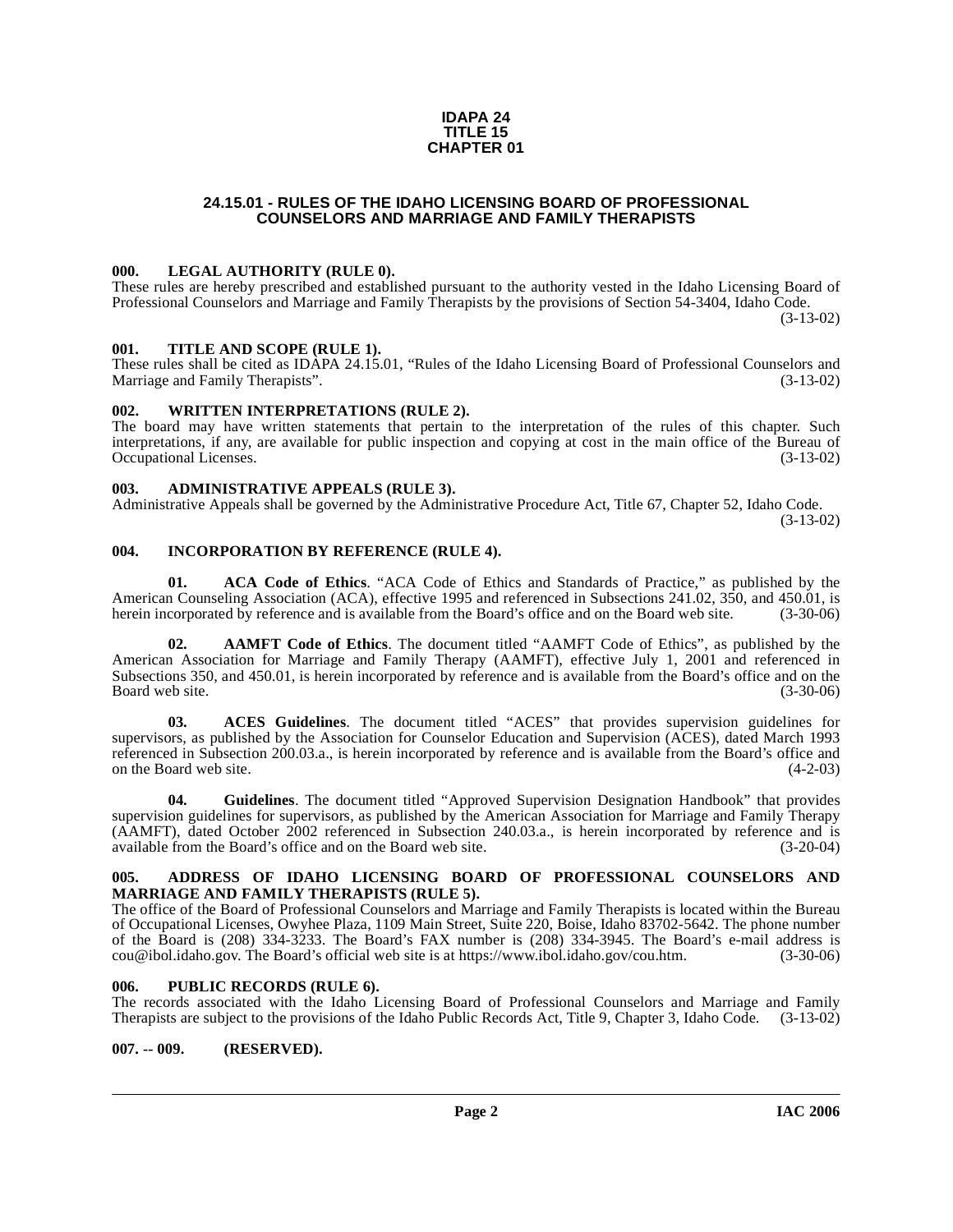### <span id="page-2-7"></span><span id="page-2-0"></span>**010. DEFINITIONS (RULE 10).**

**01. Board**. The Idaho Licensing Board of Professional Counselors and Marriage and Family ts as prescribed in Section 54-3401. Idaho Code. (3-13-02) Therapists as prescribed in Section 54-3401, Idaho Code.

**02.** Bureau. The Bureau of Occupational Licenses as prescribed in Sections 54-3404 and 67-2602, Idaho Code. (3-13-02) Idaho Code. (3-13-02)

**03. Intern**. An intern shall be defined as a person who is obtaining required supervised experience for licensure in a course of study provided by an institution of higher education or a person who is in a private-practice setting acting under direct supervision. (3-13-02) setting acting under direct supervision.

#### <span id="page-2-1"></span>**011. -- 099. (RESERVED).**

# <span id="page-2-11"></span><span id="page-2-2"></span>**100. ORGANIZATION AND MEETINGS (RULE 100).**

Board meetings will be held during the months of February, May, July, and October of each year and at such other times as the Board deems necessary. (3-13-02) times as the Board deems necessary.

# <span id="page-2-3"></span>**101. -- 148. (RESERVED).**

#### <span id="page-2-10"></span><span id="page-2-4"></span>**149. MATERIALS TO BE FILED BY ALL LICENSURE APPLICANTS (RULE 149).** Each applicant for licensure shall: (3-13-02)

<span id="page-2-15"></span><span id="page-2-12"></span>**01. Complete an Application**. Complete an application upon a form prescribed by the Board.

(3-13-02)

**02. Provide Verification of Educational Program**. Verify completion of the approved educational program identified on the application with official graduate transcripts. Official transcripts must be received by the Board directly from the registrar of the appropriate college or university. (3-13-02)

**03. Submit Verification of Supervised Experience**. The verification of supervised experience shall be provided directly to the Board by those supervisors listed on the application. (3-13-02)

<span id="page-2-14"></span>**04.** Submit Application Fee. Submit a non-refundable application fee as determined by Subsection (3-13-02) 250.01. (3-13-02)

<span id="page-2-6"></span>**Deadline**. To be considered by the Board, a properly completed application together with all supporting documentation and required fees must be received by the Bureau at least seven (7) calendar days prior to the next scheduled meeting of the Board. (3-30-06) (3-30-06)

<span id="page-2-9"></span>**06. Lack of Activity**. Applications on file with the Board from an applicant who has not provided any written contact with the Board during the previous twelve (12) consecutive months shall be deemed denied and shall be terminated. (3-30-06)

# <span id="page-2-13"></span><span id="page-2-5"></span>**150. QUALIFICATIONS FOR PROFESSIONAL COUNSELOR LICENSURE (RULE 150).**

Licensure as a "professional counselor" shall be restricted to persons who have successfully completed the required examination and each of the following requirements: (3-30-06)

<span id="page-2-8"></span>**01. Graduate Program Requirement**. A planned graduate program of sixty (60) semester hours which is primarily counseling in nature, six (6) semester hours of which are earned in an advanced counseling practicum, and including a graduate degree in a counseling field from an accredited university or college offering a graduate program in counseling. (7-1-93)

**a.** A planned graduate program in a counseling field shall be defined as completion of one (1) of the following: (7-1-93) following: (7-1-93)

i. A counseling program accredited or approved by the National Council for accreditation of Teacher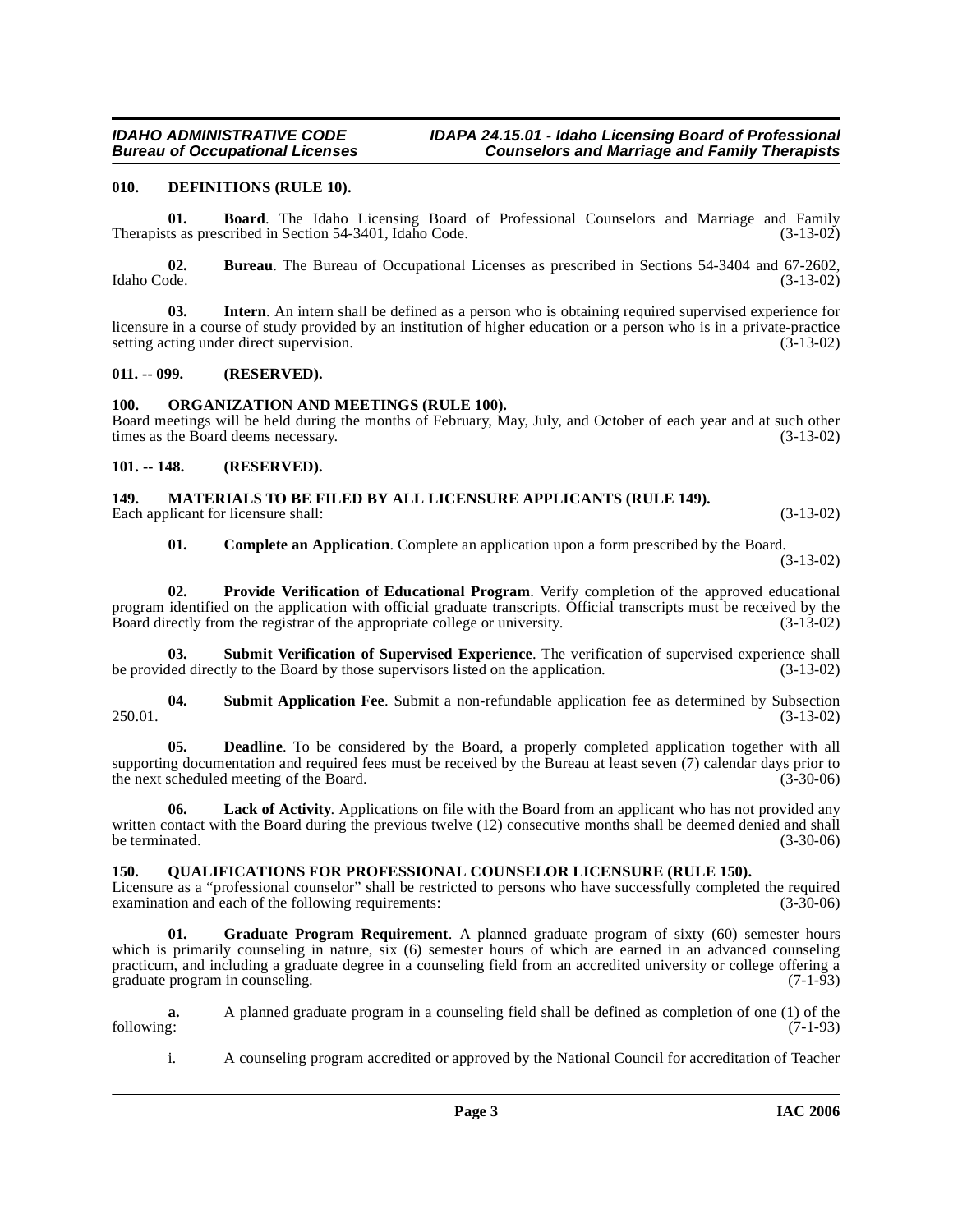Education or a counseling program listed in the Interstate List of Approved Programs; or (7-1-93)

ii. A counseling program approved by the Council for Accreditation of Counseling and Related Educational Programs; or

iii. A counseling program approved by the Council on Rehabilitation Education; or (7-1-93)

iv. A counseling program approved by the Board which shows evidence of education in the following areas: Counseling Theory, Counseling Techniques and Supervised Counseling Experience (this practicum must be supervised at the ratio of at least one (1) hour of one-to-one supervision for every ten (10) hours of experience in the setting) and at least six (6) of the following:  $(7-1-93)$ setting) and at least six  $(6)$  of the following:

(1) Human growth and development: Includes studies that provide a broad understanding of the nature and needs of individuals at all developmental levels. Emphasis is placed on psychological, sociological, and physiological approaches. Also included are areas such as human behavior (normal and abnormal), personality theory, and learning theory. (7-1-93) theory, and learning theory.

(2) Social and cultural foundations: Includes studies of change, ethnic groups, subcultures, changing roles of women, sexism, urban and rural societies, population patterns, cultural mores, use of leisure time, and differing life patterns. (7-1-93) differing life patterns.

(3) The helping relationship: Includes philosophic bases of the helping relationship: Consultation theory and/or an emphasis on the development of counselor and client (or consultee) self-awareness and selfunderstanding. (7-1-93)

(4) Groups: Includes theory and types of groups, as well as descriptions of group practices, methods s, and facilitative skills. It includes either a supervised practice and/or a group experience. (7-1-93) dynamics, and facilitative skills. It includes either a supervised practice and/or a group experience.

Life-style and career development: Includes areas such as vocational-choice theory, relationship between career choice and life-style, sources of occupational and educational information, approaches to career decision-making processes, and career-development exploration techniques. (7-1-93) decision-making processes, and career-development exploration techniques.

(6) Appraisal of the individual: Includes the development of a framework for understanding the individual, including methods of data gathering and interpretation, individual and group testing, case-study approaches and the study of individual differences. Ethnic, cultural, and sex factors are also considered. (7-1-9 approaches and the study of individual differences. Ethnic, cultural, and sex factors are also considered.

Research and evaluation: Includes areas such as statistics, research design, and development of research and demonstration proposals. It also includes understanding legislation relating to the development of research, program development, and demonstration proposals, as well as the development and evaluation of program objectives. (7-1-93) objectives. (7-1-93)

(8) Professional orientation: Includes goals and objectives of professional counseling organizations, codes of ethics, legal consideration, standards of preparation, certification, and licensing and role of identity of counselors. (7-1-93)

**b.** A total of at least sixty (60) graduate semester hours or ninety (90) graduate quarter hours shall be required. (7-1-93)

**c.** Advanced counseling practicum shall be practica taken at the graduate school level. (7-1-93)

**d.** A graduate degree shall be one of the following beyond the baccalaureate level: The master's degree, the educational specialist certificate or degree, or the doctor's degree. (7-1-93)

**e.** An accredited university or college shall be a college or university accredited by one (1) of the following: the Middle States Association of Colleges and Secondary Schools, the New England State Association of Colleges and Secondary Schools, the North Central Association of Colleges and Secondary Schools, the Northwest Association of Colleges and Secondary Schools, the Southern Association of Colleges and Secondary Schools, or the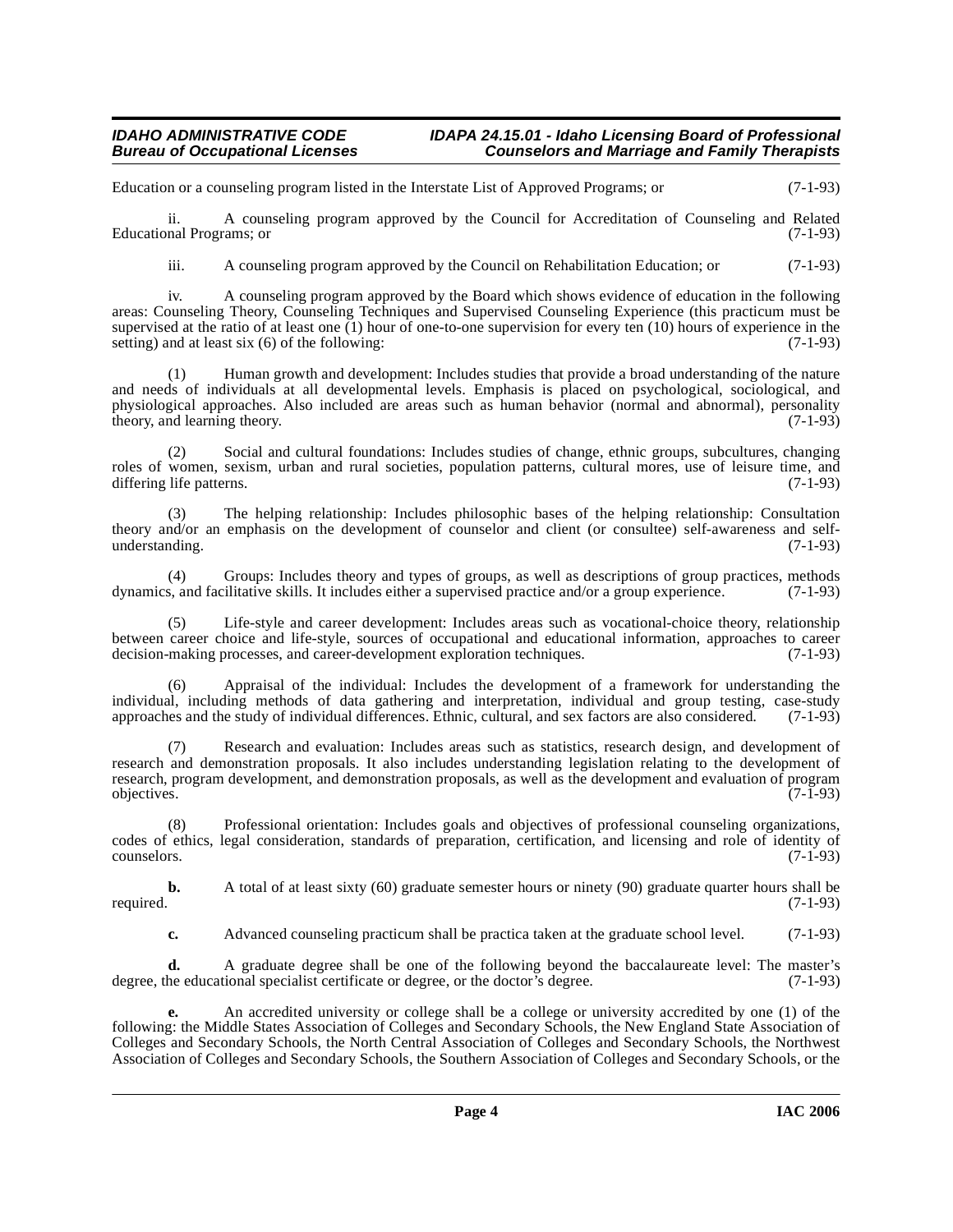**IDAHO ADMINISTRATIVE CODE IDAPA 24.15.01 - Idaho Licensing Board of Professional<br>Bureau of Occupational Licenses Counselors and Marriage and Family Therapists Counselors and Marriage and Family Therapists** 

Western College Association. (7-1-93)

<span id="page-4-4"></span>**02. Supervised Experience Requirement**. One thousand (1,000) hours of supervised experience in counseling acceptable to the Board. (7-1-93)

**a.** One thousand (1,000) hours is defined as one thousand (1,000) clock hours of experience working in a counseling setting, four hundred (400) hours of which shall be direct client contact. Supervised experience in practica and/or internships taken at the graduate level may be utilized. The supervised experience shall include a minimum of one (1) hour of face-to-face or one-to-one  $(1/1)$  or one-to-two  $(1/2)$  consultation with the supervisor for every twenty (20) hours of job/internship experience. Face-to-face may include a face-to-face setting provided by a live video connection between the supervisor and supervisee. As stated under Subsection 150.01.a.iv. counseling practicum experience as opposed to job or internship experience shall be supervised at a ratio of one (1) hour of supervision for every ten (10) hours in the settings. For example: (3-30-06) supervision for every ten  $(10)$  hours in the settings. For example:

i. A person in a twenty (20) hour per week job/internship who is receiving one (1) hour of individual supervision each week would accumulate one thousand  $(1,000)$  supervised hours in fifty  $(50)$  weeks to equal the twenty to one  $(20/1)$  ratio. twenty to one  $(20/1)$  ratio.

ii. A person in a forty (40) hour per week setting with one (1) hour of supervision per week would still require fifty  $(50)$  weeks to equal the twenty to one  $(20/1)$  ratio. (7-1-93)

iii. A person in a forty (40) hour per week setting with two (2) hours of supervision per week would accumulate the one thousand  $(1,000)$  hours at the twenty to one  $(20/1)$  supervision ratio in twenty-five  $(25)$  weeks.

(7-1-93)

**b.** Until July 1, 2004, the supervision must be provided by a Professional Counselor or a Clinical Professional Counselor licensed by the state of Idaho. Effective July 1, 2004, postgraduate supervision must be provided by a Professional Counselor, a Clinical Professional Counselor or a Marriage and Family Therapist licensed by the state of Idaho and registered with the Board as a Supervisor. If the applicant's supervision was provided in another state, it must have been provided by a counseling professional licensed by that state, provided the requirements for licensure in that state are substantially equivalent to the requirements of Title 54, Chapter 34, Idaho Code. If supervision was obtained prior to July 1, 1988, or in a state that does not regulate counseling, that supervision must have been provided by a qualified counselor educator as a part of a planned graduate program or by a person who holds a graduate degree beyond the baccalaureate level who is certified and/or licensed as a counselor, social worker, psychologist, or psychiatrist. Supervision by an administrative superior who is not in a counseling related profession is not acceptable to the Board. Supervision by a professional counseling peer, however, may be acceptable to the Board if the peer/supervisory relationship includes the same controls and procedures expected in an internship setting. (See Subsection 150.02.a.) For example, the relationship should include the staffing of cases, the critiquing of counseling tapes and this supervision must be conducted in a formal, professional, consistent manner on a regularly scheduled basis.

**c.** Experience in counseling is defined as assisting individuals or groups, through the counseling relationship, to develop an understanding of personal problems, to define goals, and to plan action reflecting interests, abilities, aptitudes, and needs as related to persona-social concerns, educational progress, and occupations and careers. Counseling experience may include the use of appraisal instruments, referral activities, and research findings.  $(7-1-93)$ 

**d.** The Board shall consider the recommendation of the supervisor(s) when determining the acceptability of the applicant's supervised experience. (4-2-03)

# <span id="page-4-0"></span>**151. -- 199. (RESERVED).**

#### <span id="page-4-2"></span><span id="page-4-1"></span>**200. COUNSELOR SUPERVISOR REQUIREMENTS (RULE 200).**

Effective July 1, 2004, Idaho licensed counselors shall be registered with the Board in order to provide postgraduate supervision for those individuals pursuing licensure in Idaho as a counselor.

<span id="page-4-3"></span>**01. Requirements for Registration**. (4-2-03)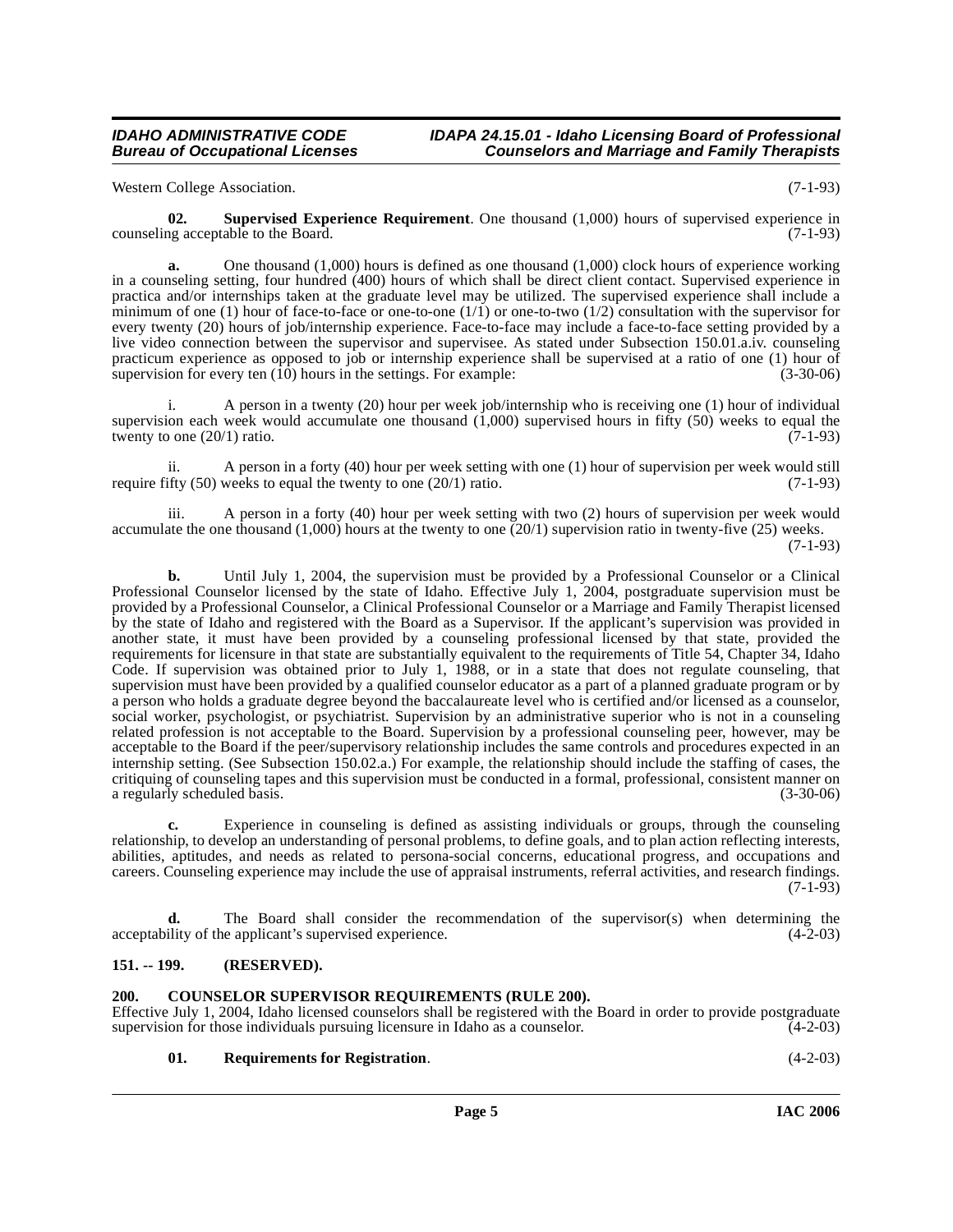**a.** Document at least two (2) years experience as a licensed counselor in Idaho.

 $(4-2-03)$ 

**b.** Document at least one thousand five hundred (1,500) hours of direct client contact as a counselor.  $(4-2-03)$ 

**c.** Document fifteen (15) contact hours of education in supervisor training as approved by the Board.  $(4-2-03)$ 

**d.** Have not been the subject of any disciplinary action for five (5) years prior to application for registration.  $(4-2-03)$ registration. (4-2-03)

**02. Registration**. A supervisor applicant shall submit to the Bureau a completed application form as approved by the Board. (4-2-03)

**a.** Upon receipt of a completed application verifying compliance with the requirements for on as a supervisor, the applicant shall be registered as a supervisor.  $(4-2-03)$ registration as a supervisor, the applicant shall be registered as a supervisor.

**b.** A supervisor's registration shall be valid only so long as the individual's counselor license remains nd in good standing. (4-2-03) current and in good standing.

**03. Supervision**. (4-2-03)

**a.** A Registered Counselor Supervisor shall provide supervision in conformance with the guidelines visors dated March 1993, adopted by the Association for Counselor Education and Supervision. (4-2-03) for supervisors dated March 1993, adopted by the Association for Counselor Education and Supervision.

**b.** A Registered Counselor Supervisor shall not provide supervision to more than six (6) individuals.

(3-30-06)

# <span id="page-5-0"></span>**201. -- 224. (RESERVED).**

#### <span id="page-5-2"></span><span id="page-5-1"></span>**225. CLINICAL PROFESSIONAL COUNSELOR LICENSURE (RULE 225).**

Licensure as a "clinical professional counselor" shall be restricted to persons who have successfully completed the required examination and the following: (3-30-06) required examination and the following:

**01. Requirements**. The following requirements must be met: (3-13-02)

**a.** Hold a valid licensed professional counselor license; and (4-2-03)

**b.** Document two thousand (2,000) hours of direct client contact experience under supervision ated in no less than a two (2) year period after licensure in any state. (4-2-03) accumulated in no less than a two  $(2)$  year period after licensure in any state.

i. All applicants for Clinical Professional Counselor license must provide verification of meeting at least one thousand (1,000) hours of supervised experience under the supervision of a licensed Clinical Professional Counselor. The remainder of the supervision may be provided by licensed Psychiatrists, Counseling/Clinical Psychologists, Licensed Clinical Social Workers, or Marriage and Family Therapists. (4-6-05)

ii. The ratio for supervision will consist of one (1) hour of face-to-face, one-on-one (1/1) supervision thirty (30) hours of direct client contact.  $(7-1-97)$ to every thirty  $(30)$  hours of direct client contact.

**c.** Successful completion of the required written examination. (3-30-06)

**d.** The Board shall consider the recommendation of the supervisor(s) when determining the ility of the applicant's supervised experience. (4-2-03) acceptability of the applicant's supervised experience.

<span id="page-5-3"></span>**02. Supervisors**. A supervisor may supervise no more than six (6) licensed professional counselors.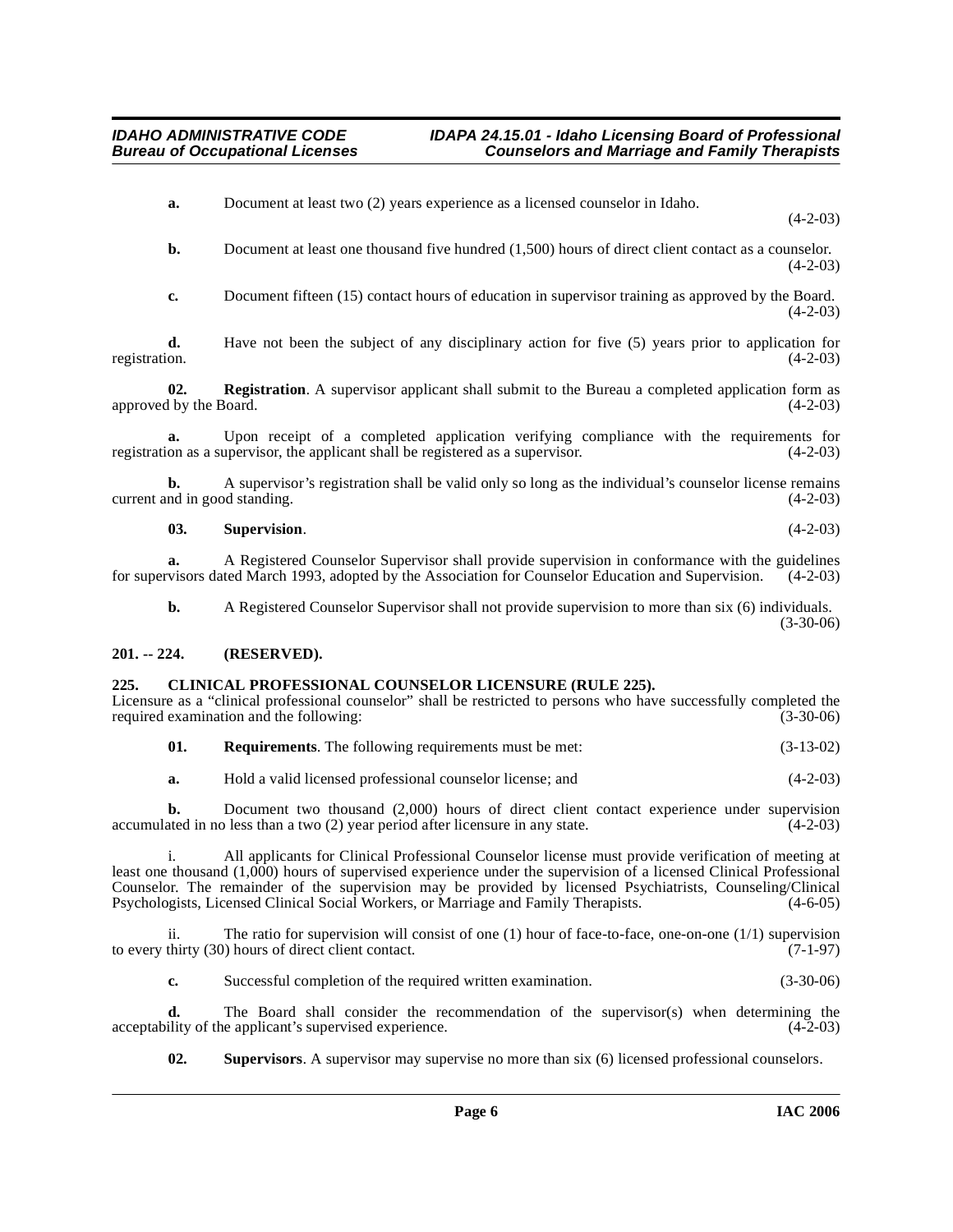(3-30-06)

# <span id="page-6-0"></span>**226. -- 237. (RESERVED).**

# <span id="page-6-4"></span><span id="page-6-1"></span>**238. MARRIAGE AND FAMILY THERAPISTS (RULE 238).**

The following requirements must be met for marriage and family therapist licensure: (3-13-02)

<span id="page-6-3"></span>**01. Graduate Degree**. Possess a graduate degree as outlined in Section 54-3405C(1), Idaho Code. (3-13-02)

<span id="page-6-6"></span><span id="page-6-5"></span>**02. Practicum**. Must meet the requirements as outlined in Section 54-3405C(2), Idaho Code. (3-13-02)

**03. Supervised Marriage and Family Therapy Experience**. Must meet the three thousand (3,000) hour requirement as outlined in Section 54-3405C(3), Idaho Code. Effective July 1, 2004, a Marriage and Family Therapist must be registered with the Board to provide post graduate supervision.  $(4-2-03)$ 

**a.** A minimum of two thousand (2,000) postgraduate direct client contact hours, in no less than a two (2) year time period shall include; (3-13-02)

i. A minimum one thousand (1,000) direct client contact hours with couples and families; and (3-13-02)

ii. Two hundred (200) hours of supervision. (3-13-02)

**b.** Supervision must be obtained from a registered marriage and family therapist supervisor or a licensed clinical professional counselor, licensed psychologist, licensed clinical social worker, or licensed psychiatrist who documents:

i. A minimum of five (5) years of experience providing marriage and family therapy; and (3-20-04)

ii. Fifteen (15) contact hours of education in supervisor training; and (3-20-04)

iii. Has not been the subject of any disciplinary action for five (5) years immediately prior to providing supervision. (3-20-04) supervision. (3-20-04)

**c.** No more than one hundred (100) hours of group supervision shall be allowed. Group supervision shall be defined as no more than six (6) supervisees per each supervisor; and  $(3-13-02)$ 

**d.** Individual supervision is defined as up to two (2) supervisees per supervisor; and (3-13-02)

**e.** Supervision must employ the use of audio technologies or video technologies or co-therapy, or live supervision; and  $(3-13-02)$ 

**f.** In accordance with the adopted Codes of Ethics prohibiting dual relationships, a supervisor shall s an applicant's personal Professional Counselor/Therapist. (3-13-02) not act as an applicant's personal Professional Counselor/Therapist.

The Board shall consider the recommendation of the supervisor(s) when determining the  $\alpha$  acceptability of the applicant's supervised experience. (4-2-03)

### <span id="page-6-2"></span>**04. Examination**. (3-13-02)

**a.** The Board requires successful passage of the National Marital and Family Therapy Examination as approved by the Association of Marital and Family Therapy Regulatory Boards (AMFTRB). (3-13-02)

**b.** The examination will be conducted at a time and place specified by the Board. (3-13-02)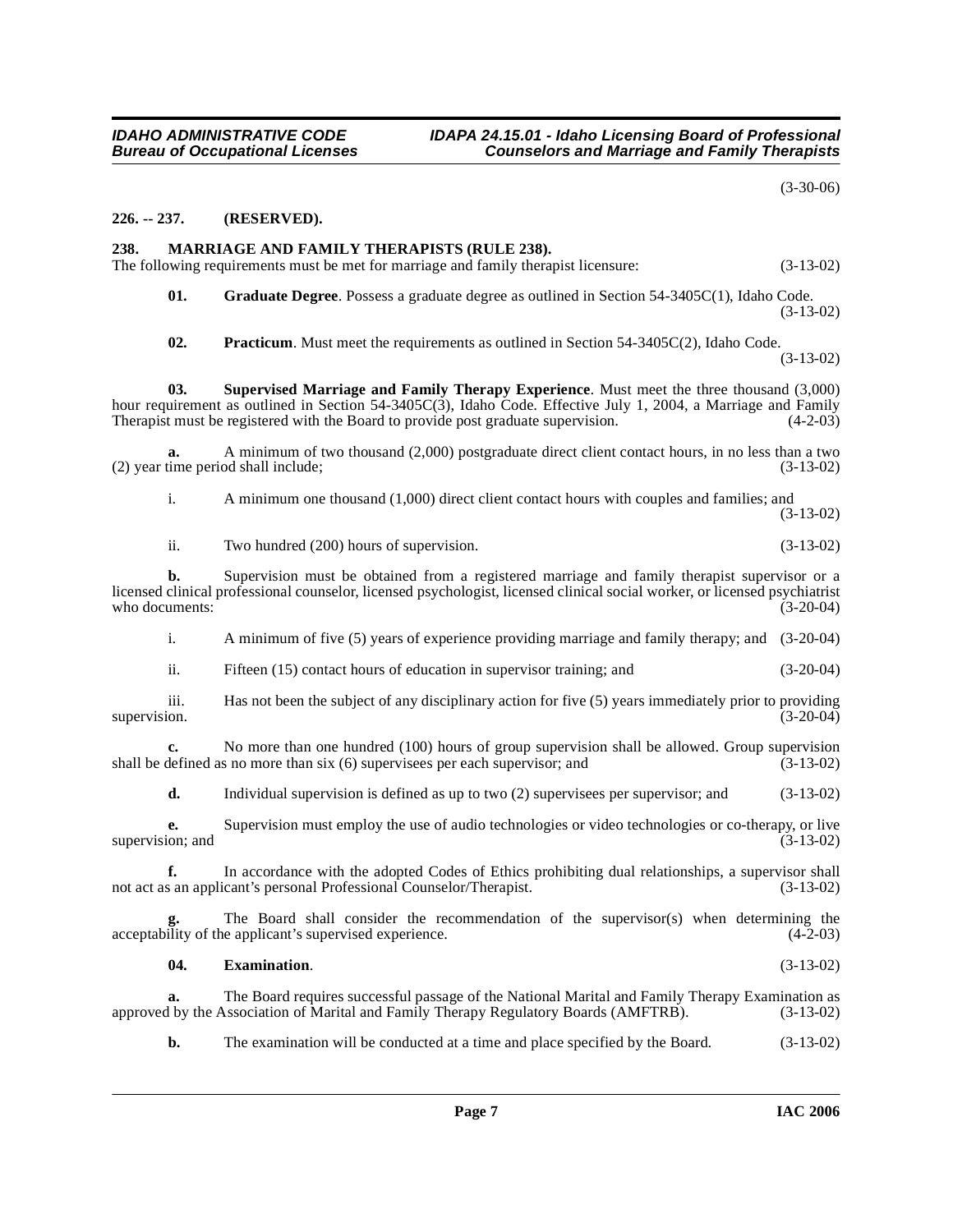### **IDAHO ADMINISTRATIVE CODE IDAPA 24.15.01 - Idaho Licensing Board of Professional Counselors and Marriage and Family Therapists**

Successful passage of the examination is defined by the Board as achievement of the passing score<br>(3-13-02) (3-13-02) Reexamination shall consist of the entire examination. set by the AMFTRB. Reexamination shall consist of the entire examination.

#### <span id="page-7-6"></span><span id="page-7-0"></span>**239. MARRIAGE AND FAMILY THERAPIST SUPERVISOR REQUIREMENTS (RULE 239).**

Effective July 1, 2004, licensed marriage and family therapists in Idaho shall be registered with the board to provide supervision for those individuals pursuing licensure in the state of Idaho as a marriage and family therapist. (3-20-04)

#### **01. Requirements for Registration**. (3-20-04)

**a.** Possess two (2) years experience as a licensed marriage and family therapist and document at least sand (2,000) hours of direct client contact with couples and families. (3-20-04) two thousand (2,000) hours of direct client contact with couples and families.

**b.** Document fifteen (15) contact hours of education in supervisor training as approved by the Board.  $(3-20-04)$ 

**c.** Have not been subject to discipline for five (5) years prior to registration.  $(3-20-04)$ 

**02. Registration**. A marriage and family therapist shall fully complete the application form as established by the board and submit the designated fee as adopted by board rule. (3-20-04)

#### **03. Supervision**. (3-20-04)

**a.** A registered marriage and family therapist shall provide supervision in conformance with the guidelines for supervisors adopted by the American Association for Marriage and Family Therapists. (3-20-04)

<span id="page-7-4"></span>**b.** A registered marriage and family therapist shall not supervise more than six (6) individuals. (3-20-04)

#### <span id="page-7-1"></span>**240. EXAMINATION FOR LICENSURE (RULE 240).**

Licensure as a counselor, clinical counselor, or marriage and family therapist shall be restricted to persons who have successfully completed the required written examination. (3-30-06) successfully completed the required written examination.

#### <span id="page-7-5"></span>**01. Examination**. (3-30-06)

**a.** All counselor applicants are required to successfully pass the National Counselor Examination prepared by the National Board of Certified Counselors (NBCC). (3-30-06)

**b.** All clinical counselor applicants are required to successfully pass the National Clinical Mental Health Counselor Examination (NCMHCE) prepared by the National Board of Certified Counselors (NBCC). (3-30-06)

**c.** All marriage and family therapist applicants are required to successfully pass the National Marital and Family Therapy Examination as approved by the Association of Marital and Family Therapy Regulatory Boards<br>(3-30-06) (3-30-06) (AMFTRB). (3-30-06)

<span id="page-7-9"></span>**02. Time and Place**. The examination will be conducted at a time and place specified by the Board or the examining entity. (3-30-06) the examining entity.

<span id="page-7-8"></span>**03. Successful Passage**. Successful passage of the examination is defined as achievement of the passing score set by the preparer of the examination. Reexamination shall consist of the entire examination.

(3-30-06)

#### <span id="page-7-2"></span>**241. -- 244. (RESERVED).**

#### <span id="page-7-7"></span><span id="page-7-3"></span>**245. REGISTERED INTERNS (RULE 245).**

An individual pursuing Idaho licensure as a Professional Counselor may register with the Board as an Intern. An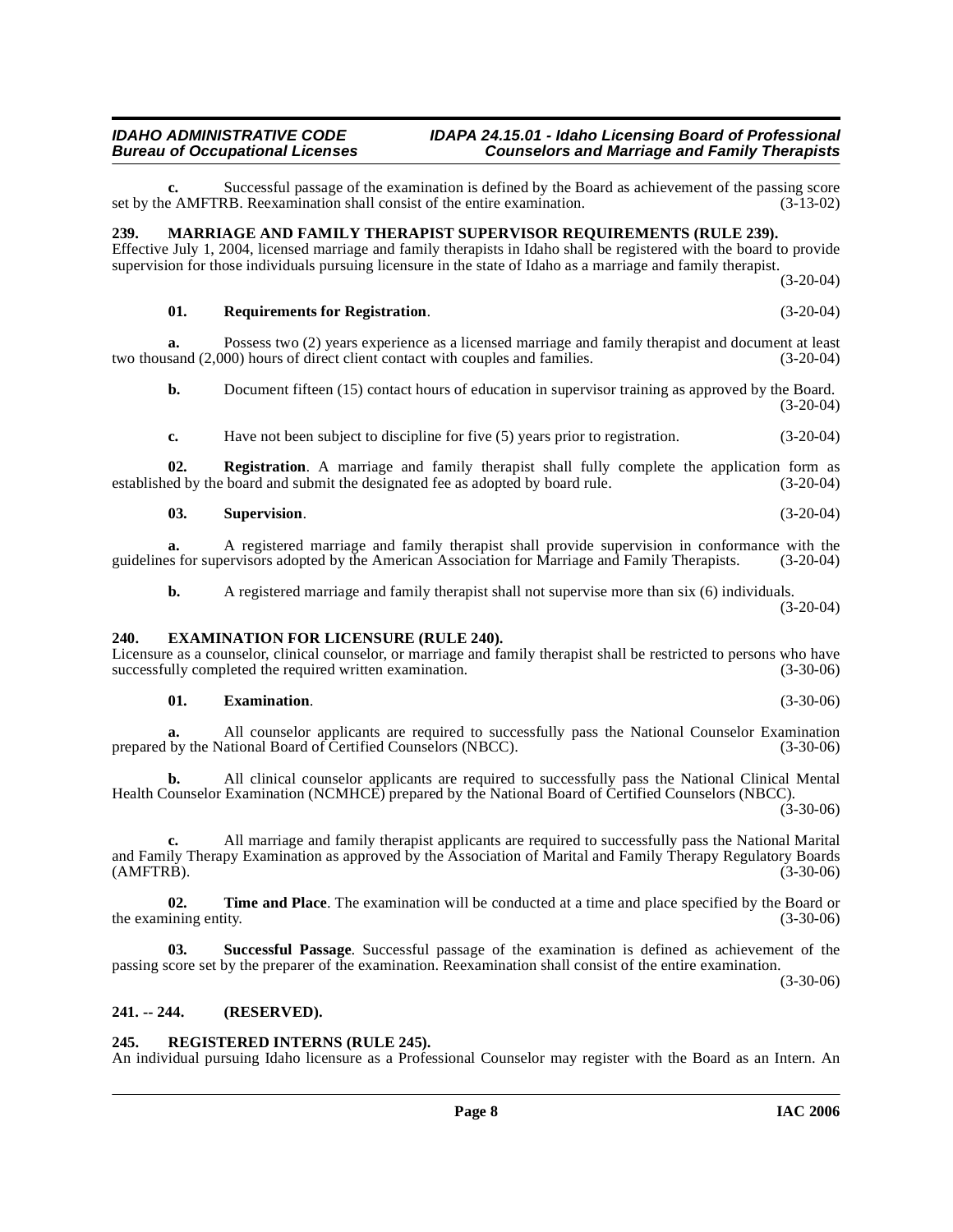#### **IDAHO ADMINISTRATIVE CODE IDAPA 24.15.01 - Idaho Licensing Board of Professional Counselors and Marriage and Family Therapists**

individual pursuing Idaho licensure as a Marriage and Family Therapist shall register with the Board as an Intern in compliance with section 54-3402, Idaho Code.

# <span id="page-8-8"></span>**01. Requirements for Registration**. (4-2-03)

**a.** Possess a graduate degree in counseling, marriage and family therapy, or a closely related field accredited university or college.  $(4-2-03)$ from an accredited university or college.

**b.** Be actively pursuing postgraduate supervised experience. (4-2-03)

**c.** Designate a supervisor who is registered as a supervisor or who is otherwise approved to provide marriage and family therapy supervision as defined in Section 54-3405C, Idaho Code, and who shall be responsible<br>to provide supervision. (3-20-04) to provide supervision.

**02. Registration**. An individual applying for registration as a Counselor Intern or Marriage and Family Therapist Intern shall fully complete the application form as established by the Board and submit the designated fee as adopted by Board rule.

# **03. Practice**. (4-2-03)

**a.** A Registered Intern may only practice counseling or marriage and family therapy under the direct supervision of a Counselor Supervisor or Marriage and Family Therapist Supervisor who shall be responsible to ensure that a Registered Intern is competent to practice such counseling or marriage and family therapy as may be provided. (4-2-03) provided.  $(4-2-03)$ 

**b.** Only a Registered Intern may use the title Counselor Intern or Marriage and Family Therapist (4-2-03)  $[4-2-03]$   $(4-2-03)$ 

**c.** An individual shall not practice as an intern for more than four (4) years from the original date of registration. (4-2-03) registration. (4-2-03)

#### <span id="page-8-0"></span>**246. -- 249. (RESERVED).**

# <span id="page-8-1"></span>**250. FEES (RULE 250).**

<span id="page-8-4"></span><span id="page-8-3"></span>

| - 01. | <b>Application Fee.</b> Application fee:               | $(7-1-97)$  |
|-------|--------------------------------------------------------|-------------|
|       | Professional Counselor -- seventy-five dollars (\$75). | $(3-13-02)$ |

**b.** Clinical Professional Counselor -- seventy-five dollars (\$75). (3-13-02)

- **c.** Marriage and Family Therapist -- seventy-five dollars (\$75). (3-13-02)
- <span id="page-8-7"></span>**d.** Intern Registration -- twenty-five dollars (\$25). (4-2-03)

**02. Professional Counselor and Marriage and Family Therapist Examination or Reexamination Fee**. The Professional Counselor and Marriage and Family Therapist license examination or reexamination fee shall be the fee as set by the provider of the approved examination plus an administration fee of twenty-five dollars (\$25). (3-30-06)

<span id="page-8-6"></span>**03. Original License Fee**. Original license fee for Professional Counselor or Clinical Professional Counselor or Marriage and Family Therapist -- seventy-five dollars (\$75). (4-6-05)

**04. Annual Renewal Fee**. Annual license renewal fee for Professional Counselor, Clinical phal Counselor, or Marriage and Family Therapist -- sixty dollars (\$60). (4-6-05) Professional Counselor, or Marriage and Family Therapist -- sixty dollars (\$60).

<span id="page-8-5"></span><span id="page-8-2"></span>**05. Fees are Non-Refundable**. All fees are non-refundable. (7-1-93)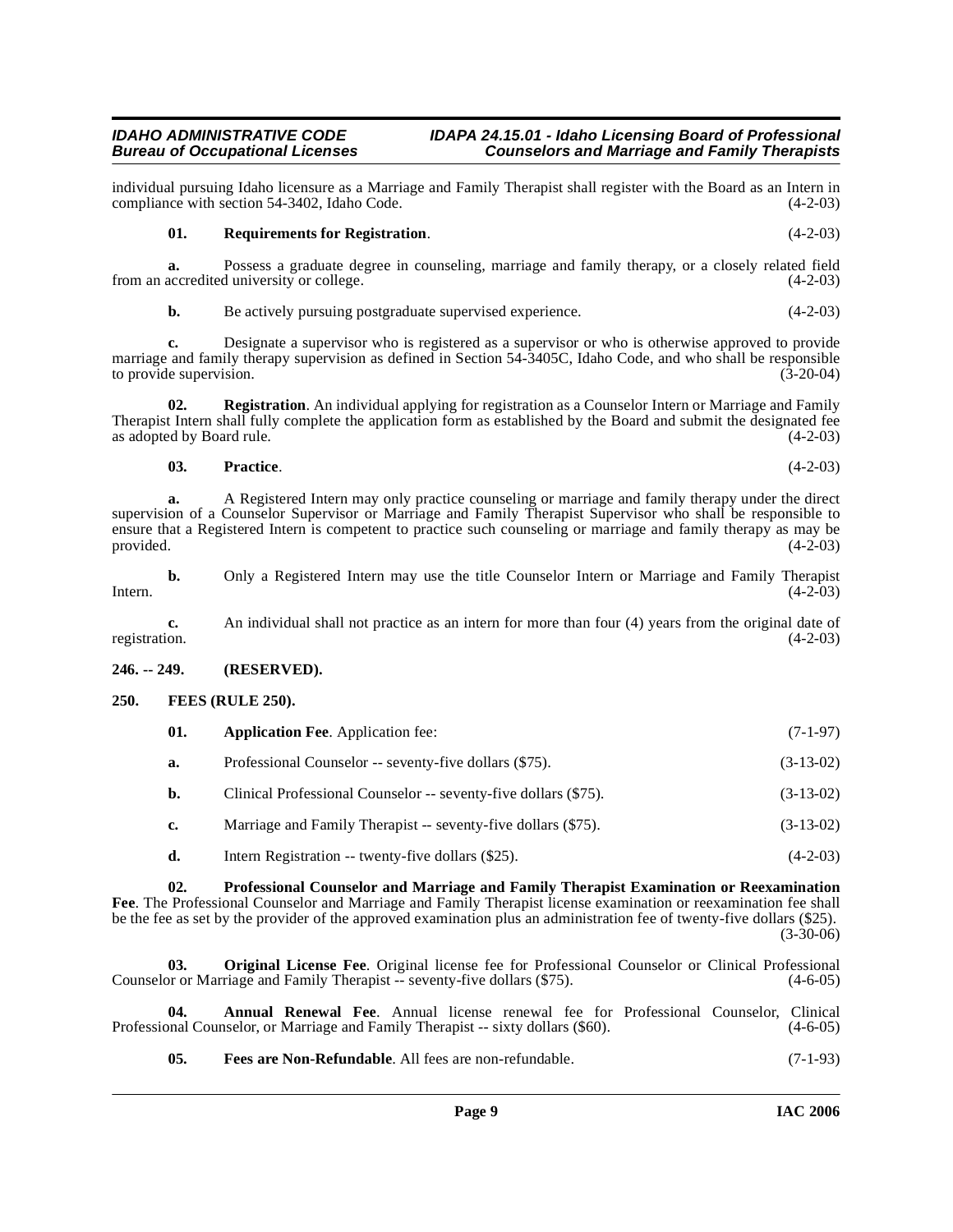### <span id="page-9-0"></span>**251. -- 299. (RESERVED).**

#### <span id="page-9-3"></span><span id="page-9-1"></span>**300. ENDORSEMENT (RULE 300).**

The Board may grant a license to any person who submits a completed application on a form approved by the board together with the required fees and who: (3-13-02)

<span id="page-9-6"></span>**01**. **Holds a Current License**. The applicant must be the holder of a current active license, in the profession for which a license is being sought, issued by the authorized regulatory entity in another state or country, the certification of which must be received directly by the board from the issuing agency; and (3-13-02)

<span id="page-9-5"></span>**02. Has Not Been Disciplined**. The applicant must certify they have not been disciplined within the last five (5) years, had a license revoked, suspended, restricted, or otherwise sanctioned by any regulatory entity and has never voluntarily surrendered a license; and  $(3-13-02)$ 

<span id="page-9-4"></span>**03. Is of Good Moral Character**. The applicant must certify they are of good moral character and have not been convicted, found guilty, or received a withheld judgment or suspended sentence for any felony; and (3-13-02)

**04. Has Documented Experience**. The applicant must provide a documented record of at least five (5) years actual practice under licensure immediately prior to application in the profession for which a license is being sought, or can demonstrate hardship or extenuating circumstances that prohibited practice during a portion of the five<br>(5) year period as determined by the board; and (3-13-02)  $(5)$  year period as determined by the board; and

<span id="page-9-2"></span>**05. Will Abide by Laws, Rules and Code of Ethics**. The applicant must certify under oath to abide by the laws and rules governing the practice of counseling and marriage and family therapy in Idaho and the applicable code of ethics as adopted; and (3-13-02) code of ethics as adopted; and

**06. Provides Information**. The applicant must document at least three (3) of the following during the vears immediately prior to application: (3-13-02) five  $(5)$  years immediately prior to application:

<span id="page-9-7"></span>**a.** A minimum of one thousand (1,000) hours client contact; (3-13-02)

**b.** Service as an officer of a state or national counseling or marriage and family therapy organization, or a member of a state or national counseling or marriage and family therapy board or committee, or other leadership positions as may be approved by the board;<br>(3-13-02) positions as may be approved by the board;

**c.** Teaching at least three (3) graduate courses for credit at an accredited college or university;

 $(3-13-02)$ 

**d.** A certificate to supervise issued by the NBCC or AAMFT; (3-13-02)

**e.** Providing at least twelve (12) months of supervision to each of no less than three (3) persons icensure; (3-13-02) seeking licensure;

**f.** Maintained professional liability insurance for the previous five (5) years with proof of no claims filed; (3-13-02)

**g.** Obtained a post graduate degree in a field of study related to counseling or marriage and family hat is in addition to the minimum licensure requirements; (3-13-02) therapy that is in addition to the minimum licensure requirements;

**h.** Current certification by a national credentialing entity as approved by the board in the discipline for which licensure is sought;  $(3-13-02)$ 

**i.** Twenty (20) hours of continuing education per year for the five (5) years immediately prior to application. (3-13-02) application. (3-13-02)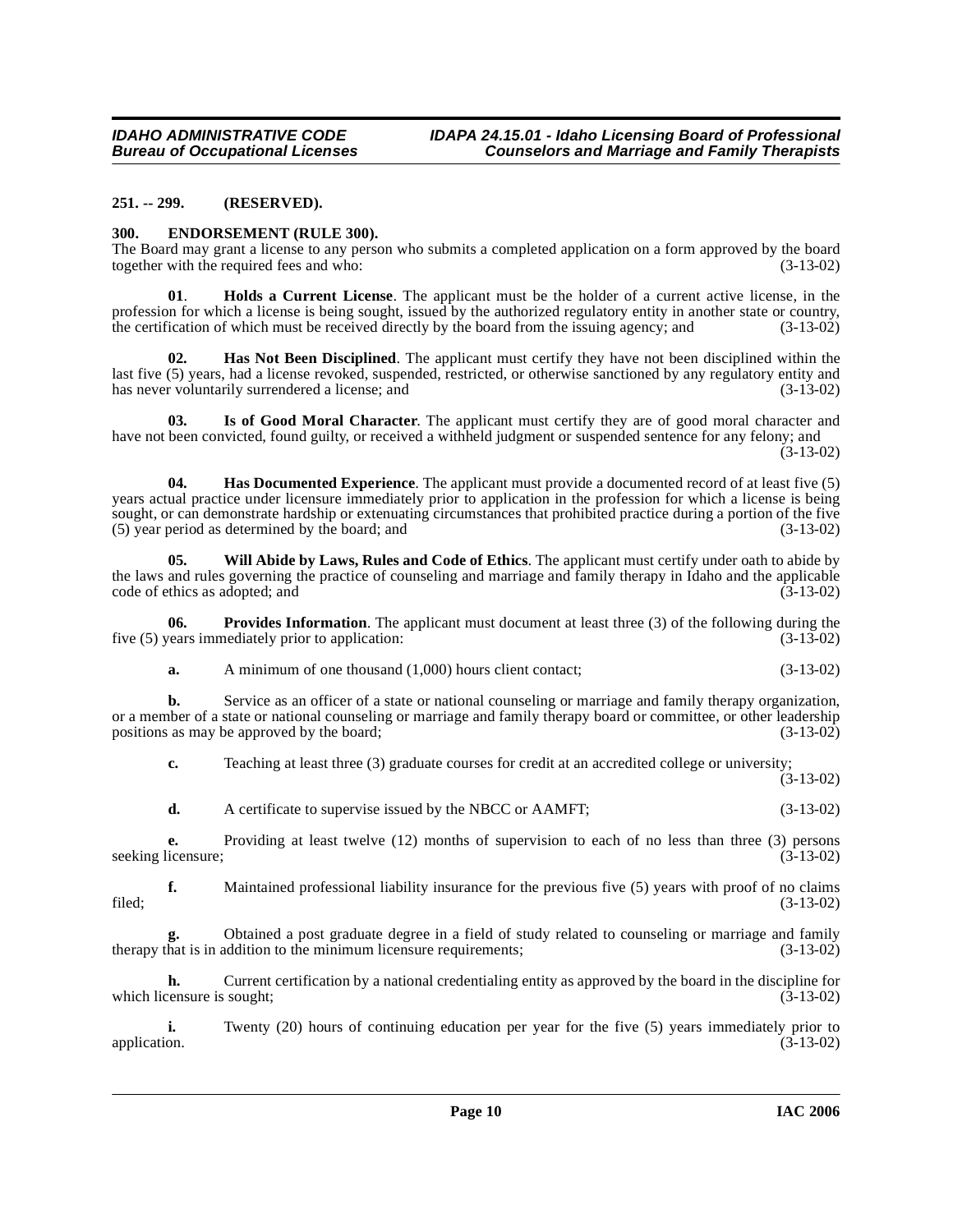# <span id="page-10-0"></span>**301. -- 349. (RESERVED).**

# <span id="page-10-9"></span><span id="page-10-1"></span>**350. CODE OF ETHICS (RULE 350).**

The Board adopts the American Counseling Association (ACA) Code of Ethics and the American Association for Marriage and Family Therapy (AAMFT) Code of Ethics as referenced in Section 004. All applicants will receive a copy of both the ACA Code of Ethics and the AAMFT Code of Ethics. All licensees shall be required to adhere to the appropriate Code of Ethics pertaining to their licensure. (3-13-02) appropriate Code of Ethics pertaining to their licensure.

# <span id="page-10-2"></span>**351. -- 399. (RESERVED).**

# <span id="page-10-13"></span><span id="page-10-3"></span>**400. RENEWAL OF LICENSE (RULE 400).**

Each person licensed under this act must renew said license each year or the license will be cancelled. Cancelled licenses may be reinstated in accordance with the requirements of Section 67-2614. Idaho Code. (3-20-04) licenses may be reinstated in accordance with the requirements of Section 67-2614, Idaho Code.

# <span id="page-10-4"></span>**401. -- 424. (RESERVED).**

# <span id="page-10-11"></span><span id="page-10-5"></span>**425. CONTINUING EDUCATION (RULE 425).**

Every person holding an Idaho license as a Professional Counselor, Clinical Professional Counselor or a Marriage and Family Therapist must annually complete twenty (20) contact hours of continuing education prior to license  $r = (3-30-06)$  (3-30-06)

<span id="page-10-10"></span>**01. Contact Hours**. The contact hours of continuing education shall be obtained in areas of study germane to the practice for which the license is issued as approved by the Board. No less than three (3) contact hours for each renewal period shall be in ethics. (3-30-06) for each renewal period shall be in ethics.

**02. Documentation of Attendance**. It shall be necessary for the applicant to provide documentation verifying attendance by securing authorized signatures or other documentation from the course instructors, providers, or sponsoring institution substantiating any hours attended by the applicant. This documentation must be maintained by the applicant and provided to the Board upon request by the Board or its agent. (4-2-03)

**Excess Hours.** Continuing education hours accumulated during the twelve (12) months immediately preceding the license expiration date may be applied toward meeting the continuing education requirement for the next license renewal. No more than five (5) hours in excess of the required twenty (20) hours shall be carried forward. Excess hours may be used only during the next renewal period and may not be carried forward more than one (1) time. forward more than one  $(1)$  time.

**04. Compliance Audit**. The Board may conduct random continuing education audits of those persons required to obtain continuing education in order to renew a license and require that proof acceptable to the Board of meeting the continuing education requirement be submitted to the Bureau. Failure to provide proof of meeting the continuing education upon request of the Board shall be grounds for disciplinary action in accordance with section 54-3407, Idaho Code. (4-2-03)

**05. Special Exemption**. The Board shall have authority to make exceptions for reasons of individual hardship, including health (certified by a medical doctor) or other good cause. The licensee must provide any information requested by the Board to assist in substantiating hardship cases. This exemption is granted at the sole discretion of the Board.

# <span id="page-10-6"></span>**426. -- 449. (RESERVED).**

# <span id="page-10-12"></span><span id="page-10-7"></span>**450. GENERAL SCOPE OF THE LICENSEE'S APPROPRIATE PRACTICE (RULE 450).**

**01. Board Recommendation of Generic Scope of Practice**. While a license to practice as a counselor could be considered generic in nature, it should not be viewed as an authorization to provide counseling or therapy services to every client population in every possible professional setting. Counselors and marriage and family<br>therapists shall practice only within the boundaries of competence (see the applicable Code of Ethics). (3-13-0 therapists shall practice only within the boundaries of competence (see the applicable Code of Ethics).

# <span id="page-10-14"></span><span id="page-10-8"></span>**02. Submission of Additional Information for Scope of Practice**. A licensed counselor or marriage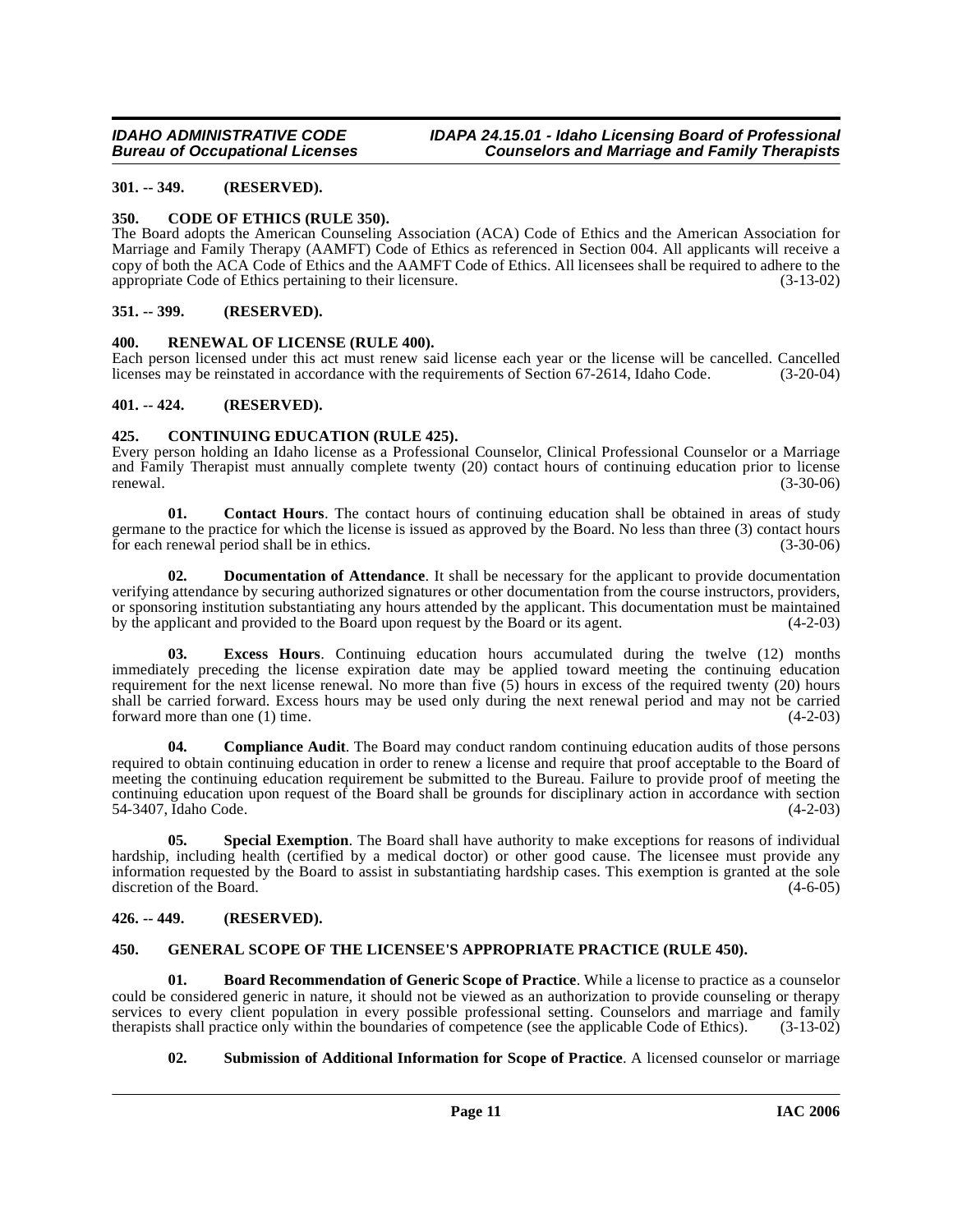and family therapist who considers the Board's recommended guidelines to be too restrictive may wish to submit additional information to acquaint the Board with new, possibly more expansive qualifications. (3-13-02) additional information to acquaint the Board with new, possibly more expansive qualifications.

# <span id="page-11-0"></span>**451. -- 499. (RESERVED).**

# <span id="page-11-7"></span><span id="page-11-1"></span>**500. DISCIPLINARY PROCEDURES (RULE 500).**

**01. Disciplinary Procedures**. The disciplinary procedures of the Bureau are the disciplinary es of the Board. (3-13-02) procedures of the Board.

<span id="page-11-5"></span>**02.** Civil Fine. The Board may impose a civil fine not to exceed one thousand dollars (\$1,000) for each violation upon anyone licensed under Title 54, Chapter 34, Idaho Code who is found by the Board to be in violation of Section 54-3407, Idaho Code. (3-13-02) of Section 54-3407, Idaho Code.

<span id="page-11-6"></span>**03. Costs and Fees**. The Board may order anyone licensed under Title 54, Chapter 34, Idaho Code, who is found by the Board to be in violation of the provisions of Title 54, Chapter 34, Idaho Code, to pay the costs and fees incurred by the Board in the investigation or prosecution of the licensee. (3-13-02) and fees incurred by the Board in the investigation or prosecution of the licensee.

# <span id="page-11-2"></span>**501. -- 549. (RESERVED).**

# <span id="page-11-3"></span>**550. RULEMAKING HISTORY PRIOR TO JULY 1, 1993 (RULE 550).**

Adopted October 4, 1983 Amended and Readopted December 24, 1985 Effective January 13, 1986 Amended and Readopted May 10, 1988 Effective May 30, 1988 Amended and Readopted May 16, 1991 (7-1-93)

<span id="page-11-4"></span>**551. -- 999. (RESERVED).**